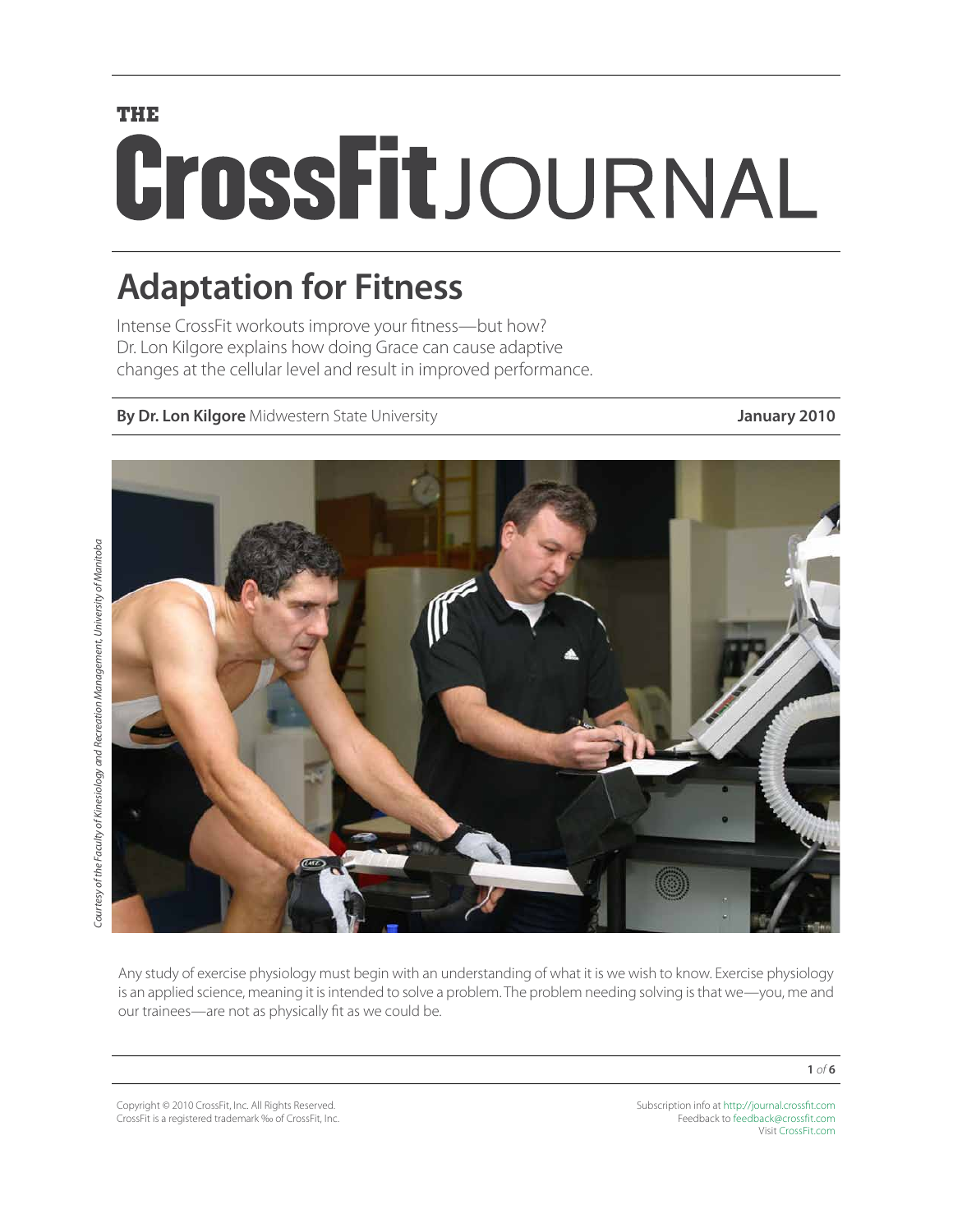The solution that needs to be provided by our study should be a defined means of improving fitness levels. The discipline of exercise physiology should provide us with an understanding of how the body adapts to exercise to make us more fit. We can begin that quest with a look at the work of one individual, Hans Selye, MD.

# **Who Is Hans Selye and Why Do I Care?**

Adaptation is not a new concept. Friedrich Nietzsche's quote, "That which does not kill us makes us stronger," is a famous adage used in reference to the many challenges we face in life. The fact that it's from the 1800s means we have known for hundreds of years that the human body, when presented with a sub-lethal physical, psychological or chemical stress, can adapt to the source of stress, allowing the body to tolerate incrementally larger similar stresses.

Numerous and earlier historical writings in science and medicine provide observations that mirror Nietzsche's. But none of these writings provided us with anything other than anecdotes—nice observations of the end results of adaptation. It was not until the 1936 synthesis of the general adaptation syndrome by Seyle that we had our first understanding of how the adaptation occurred. Selye, an endocrinologist and professor at McGill University in Montreal, Que., spent a lifetime pursuing a goal of understanding how humans responded and adapted to all types of stress. His work in this area forms the essential foundation of exercise physiology. The entirety of the discipline exists as extensions of Selye's theory of biological adaptation.

> Selye's work forms the essential foundation of exercise physiology. The entirety of the discipline exists as extensions of Selye's theory of biological adaptation.



#### *Dr. Hans Selye started researching "stress" in the 1920s, and his general adaptation syndrome still forms the basis of most exercise science.*

Through Selye's own works and his analysis of other scientists' discoveries, he was able to develop a generalized pattern of organismic responses and adaptations to a variety of stressors. The general adaptation syndrome outlines a series of stages through which the body passes as it successfully adapts, or the stages that lead to a failure to adapt.

Selye's 1936 paper was titled *A Syndrome Produced by Diverse Nocuous Agents* and examined structural and functional changes in organisms, single-cell to human, after exposure to "nocuous" (harmful) stresses such as injury, cold exposure, intoxication, drugs and—most important for our purposes—exercise.

Seyle proposed that all organisms mount an acute response, then a chronic adaptation after surviving exposure to stress. The final adaptation enables the organism to tolerate a subsequent and more intensely stressful exposure to the same type of stress—a physiological expression of Nietzsche's popular quote.

**2** *of* **6**

Copyright © 2010 CrossFit, Inc. All Rights Reserved. CrossFit is a registered trademark ‰ of CrossFit, Inc.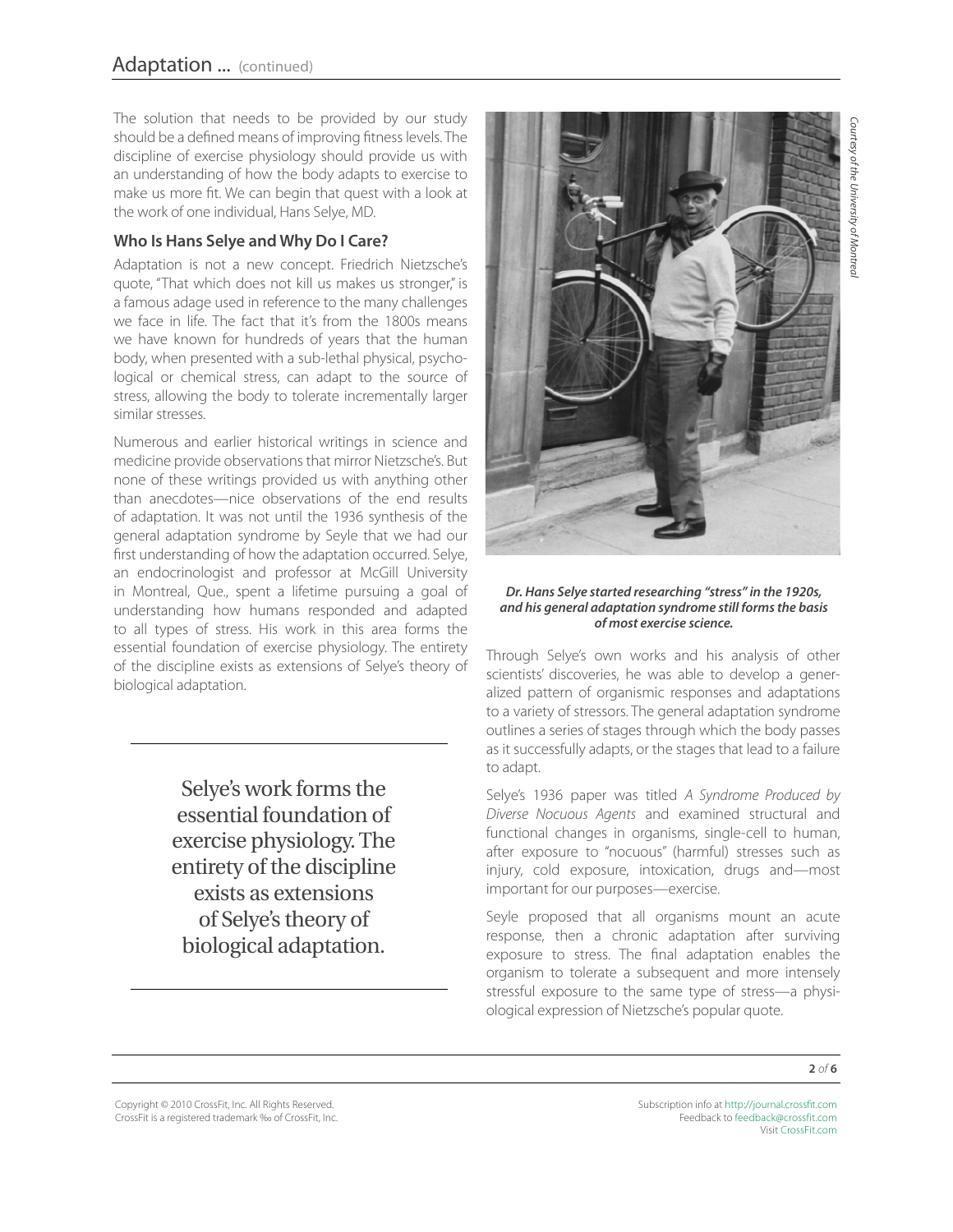

*Stress produces adaptations, and by precisely measuring those adaptations we can determine the best form and amount of stress needed to produce optimal changes in physiology.*

The general adaptation syndrome has three basic stages: alarm, resistance and exhaustion. The former two are quite useful and represent a positive adaptation leading to survival. The latter stage represents a failure to adapt to an overwhelming stress and might result in death of the organism. Let's look at each stage individually and examine what occurs and why.

> It should be understood that if exercise is to drive adaptation (fitness gain), the work done in training must continually progress in load. No increased load leads to no improvement in fitness.

# **Setting off the Alarm**

In the alarm stage, the body experiences a novel stress or novel level of magnitude or frequency of a previously experienced stress. That the magnitude or frequency of stress application exceeds the levels previously experienced is very important. It takes such a level of stress to disrupt the internal equilibrium of the cell, tissue or organism and induce the alarm stage.

Once the cascade of events is triggered, we see the physiologic intent of this stage is survival at all costs. The stressed cell or tissue diverts all available resources—energy, metabolic resources and architectural substrates—from carrying out normal functions to the maintenance of cell-structure integrity. Making new and replacing normal cellular chemicals and structures slow to a crawl while creation of cell-stabilizing stress proteins, acute-phase proteins and beneficial inflammatory mediators increases. This selective increase in production acts like basic life support, keeping the cell from being damaged further in the presence of the stress.

Once the stress is removed, there is a fairly rapid return of homeostasis, within six to 48 hours (Selye's proposition). It must be understood that the alarm stage is the stimulus for adaptation, and for us it is the stimulus for improved fitness. If this is understood, it should also be understood that if exercise is to drive adaptation (fitness gain), the work done in training must continually progress in load. No increased load leads to no improvement in fitness.

The idea of progression, just like the concept of adaptation, is not new. Its origin is often credited to the Greek Olympian Milo of Croton (circa 400 B.C.), who became the strongest of all of the original Olympians by reputedly lifting a bull each day of its life, from calf to full-grown bull. So the idea of progression as a training reality has been accepted for a couple of millennia. Selye simply provided us with a lucid physiological explanation for how and why it occurred.

# **Resistance Is Not Futile**

The second phase of the syndrome is the resistance stage. During this stage, the organism starts producing more metabolic and structural elements that are required to enhance its ability to withstand another exposure to the damaging stress. That makes sense: resistance to stress is developed. While the alarm stage is absolutely crucial to initiating fitness gains, the resistance stage is where fitness gains actually occur. I would propose that a better name for this stage would be the "adaptation phase."

Copyright © 2010 CrossFit, Inc. All Rights Reserved. CrossFit is a registered trademark ‰ of CrossFit, Inc. Subscription info at <http://journal.crossfit.com> Feedback to [feedback@crossfit.com](mailto:feedback@crossfit.com) Visit [CrossFit.com](http://www.westside-barbell.com/)

**3** *of* **6**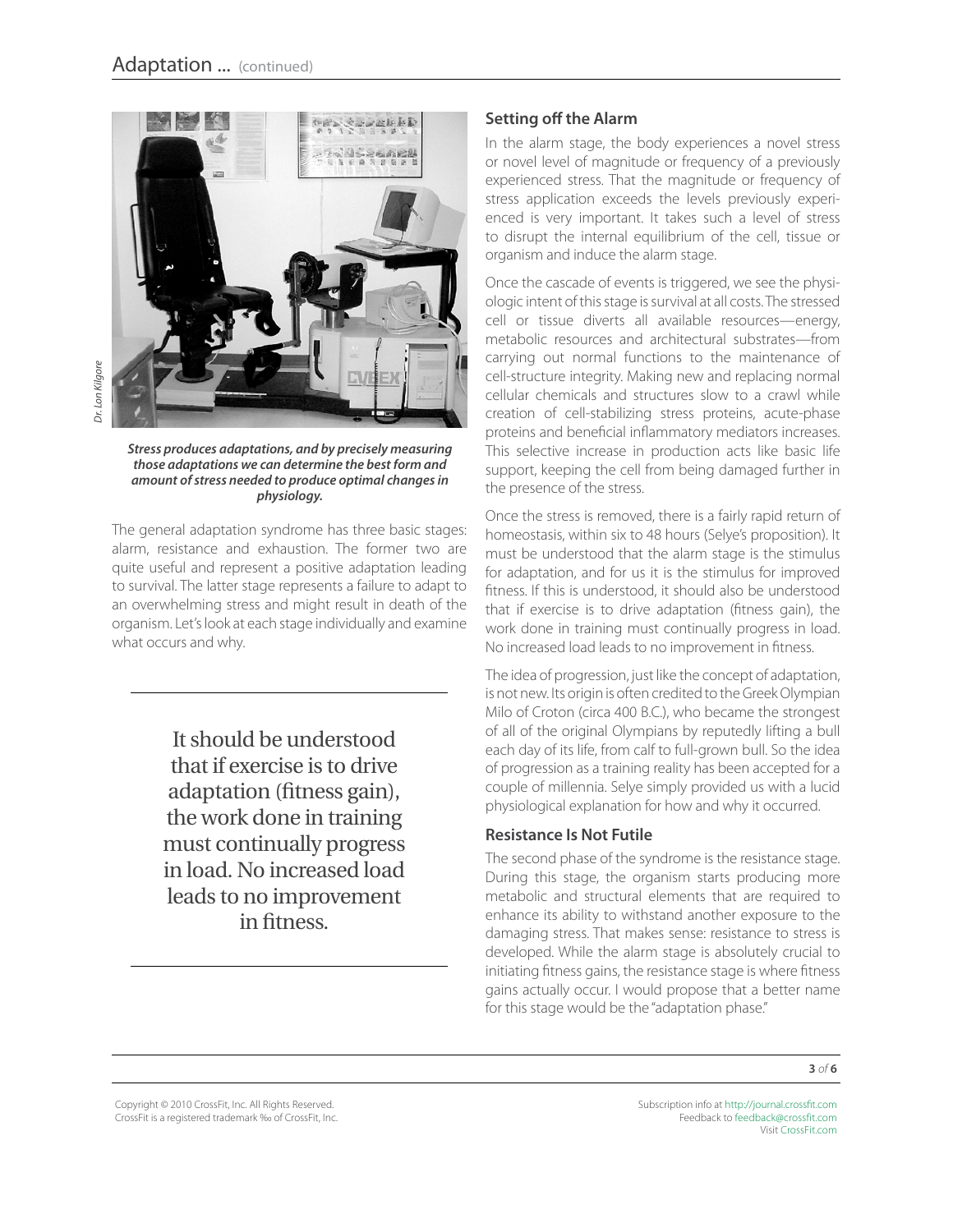

#### *The proper application of stress will result in increased performance until a person's genetic ceiling is reached. Few athletes ever approach this limit.*

The duration of this phase is greatly variable from days to months, depending on a number of issues including the magnitude of homeostatic disruption. Was the workload a little or a lot more than normal? Was it a single or cumulative overload? Is the trainee fit or unfit? The end result is always the same: an enhanced physiological ability to tolerate a specific stress.

Here is a good place to introduce the basic premise of specificity. While the stages of the general adaptation syndrome follow the same pattern regardless of stress type, a specific stress such as running 10 kilometers for the first time will produce a set of physiologic adaptations intended to make the trainee able to run the distance again with a lower degree of perceived stress as well as less, if any, homeostatic disruption. Running 10 kilometers generally will not improve sprint speed or squat strength to any appreciable extent because long, slow distance running cannot induce the specific set of adaptations required to do so effectively.

# **Exhaustion on a Cellular Level**

The third stage is known as the exhaustion stage. Selye envisioned it as a stage where the organism's adaptive capacity was overwhelmed, or exhausted. Homeostasis has been disrupted, and the magnitude of disruption is so profound that recovery is impossible. The repercussions of this stage can be quite dire, with death being among the possibilities.

We all know exercise can kill you—Selye considered it a nocuous stress—but deaths among healthy exercising individuals are rare. This means the third stage, relative to exercise, is usually manifested as something less dire. We will call it "overtraining."

We will look at Stage 3, or overtraining, as being induced by excessive volume (duration, frequency or both) or intensity (level of exertion relative to maximal ability) of exercise—or a combination of both. The physiological results of overtraining are quite diverse, individual and destructive, but in general they are marked by an inability to compete or train at expected levels. Fitness has decayed.

# **The Flow of Adaptive Information**

When we disrupt homeostasis, a series of events affects our physiology at the most molecular of levels. We affect the operation of our genes, little segments of DNA (deoxyribonucleic acid) sequestered in the nuclei of our cells. Our genes control pretty much everything about our anatomy and our physiology through a handy-dandy little informational flow: DNA makes RNA (ribonucleic acid) makes protein makes function.

Initially a novel exercise stress shuts down, represses or down-regulates the activity of many normally active genes in favor of activating, promoting or up-regulating the activity of other survival genes. This is Selye's first stage. The up-regulation of survival genes and down-regulation of normally active genes leads to a different profile of proteins produced by the cell and changes the nature of the functions of the cell, tissue or organism. In this instance, normal cell metabolism and function are repressed in favor of producing transient architectural proteins and other emergency proteins that aid in cellular survival.

After the exercise stress has been removed, the survival status of the cell is not immediately altered. Many of the emergency proteins and their related functions remain present and function for some time. But over the days following a single exercise stress, during the resistance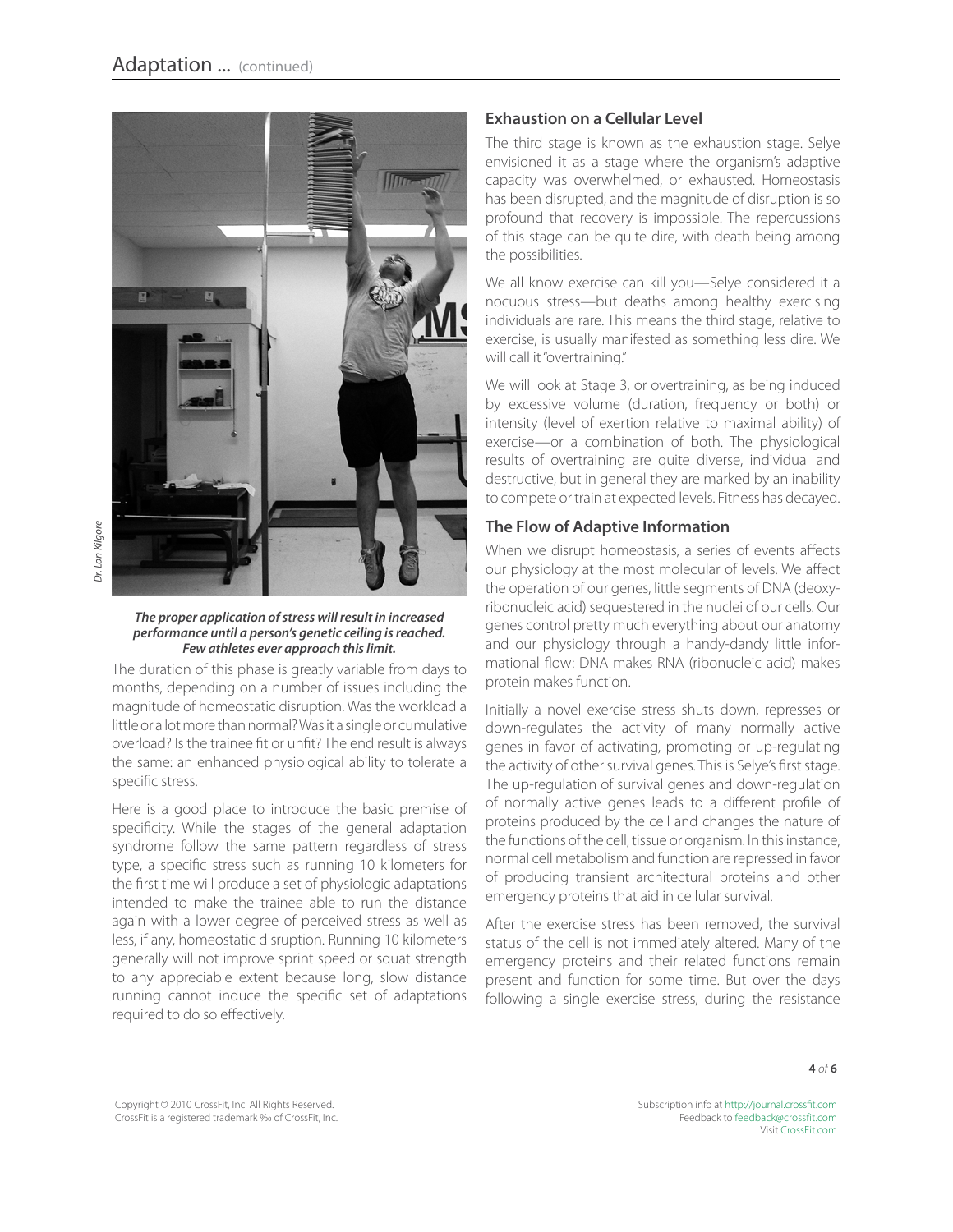stage, the normally active genes become un-repressed and begin amping up their production and function again. But this time either more copies of them will be activated or they will experience an increased efficiency in function. We can also see previously inactive genes become active in order to augment function.

As survival-gene activity and their products' activities abate, the new and enhanced set of genes now active will produce new architectural proteins (things like actin and myosin) and metabolic proteins (such as enzymes controlling energy production) that set up improved performance. The magnitude of change following a single exercise bout is not truly large and may in fact be immeasurable in practice, but the cumulative result of a series of homeostatically disruptive training sessions will be measurable in terms of strength or endurance depending on the type of training done.

Realize here that the body will arm itself for survival by activating specific genes that contribute to its ability to survive (physical fitness in our example), a further demonstration of the relevance of the concept of specificity.

## **Making Fitness Gain out of Performance Loss**

During Stage 1 of the general adaptation syndrome, we commonly see a depression in physical capacity: our performances in training or competition are less than our best. We feel tired, a little sore, or maybe sluggish. This is normal, expected and even desired as these sensory phenoma tell us that we have indeed disrupted homeostasis, our training goal at this point.

But how do we turn a homeostatic disruption and reduction in physical ability into a positive, fitnessenhancing result? It's fairly simple but also extremely complex. The idea of super-compensation is fairly well known and elementary. When we train, we become fatigued. Fatigue exists not just as the feeling of tiredness we get after training hard but also as a set of biochemical and architectural phenomena occurring in cells, tissues and systems. We can consider it the opposite of fitness, the ability to do work. In fact, fatigue is defined as a reduction in the ability to do work. The balance and timing of the physiological processes of both fitness and fatigue can produce fitness gains through super-compensation. Think of it as the disruption of homeostasis and the occurrence of Stage 1 of the general adaptation syndrome events that induce fatigue, metabolically and structurally.

Also occurring during Stage 1 is the reduction of normal function. Fitness, or the ability to do work, will have been compromised as a protective device to prevent further damage. Over time, the results of Stage 1 will diminish, or fatigue will diminish and the emergency proteins and processes will return to their low baseline: "normal" or absent levels of production or activity.

Right after the withdrawal of stress (the end of the training session or series of cumulative sessions), anabolic processes kick in to restore function (fitness) to the system as rapidly as possible. The magnitude of activity is very large in the time shortly after the end of training but decays in the hours and days following cessation of training. The decay will at some point return back to the original level



**Figure 1:** *Graphical representation of super-compensation. Homeostatic disruption induced by training reduces work capacity. During recovery, work capacity increases to baseline, and if appropriate time is allowed, a transient increase in work capacity is realized. It is imperative to understand that the training undertaken must be difficult enough to disrupt muscular homeostasis, and it must be followed by adequate rest. If those two conditions are not met, super-compensation cannot occur.*

Copyright © 2010 CrossFit, Inc. All Rights Reserved. CrossFit is a registered trademark ‰ of CrossFit, Inc.